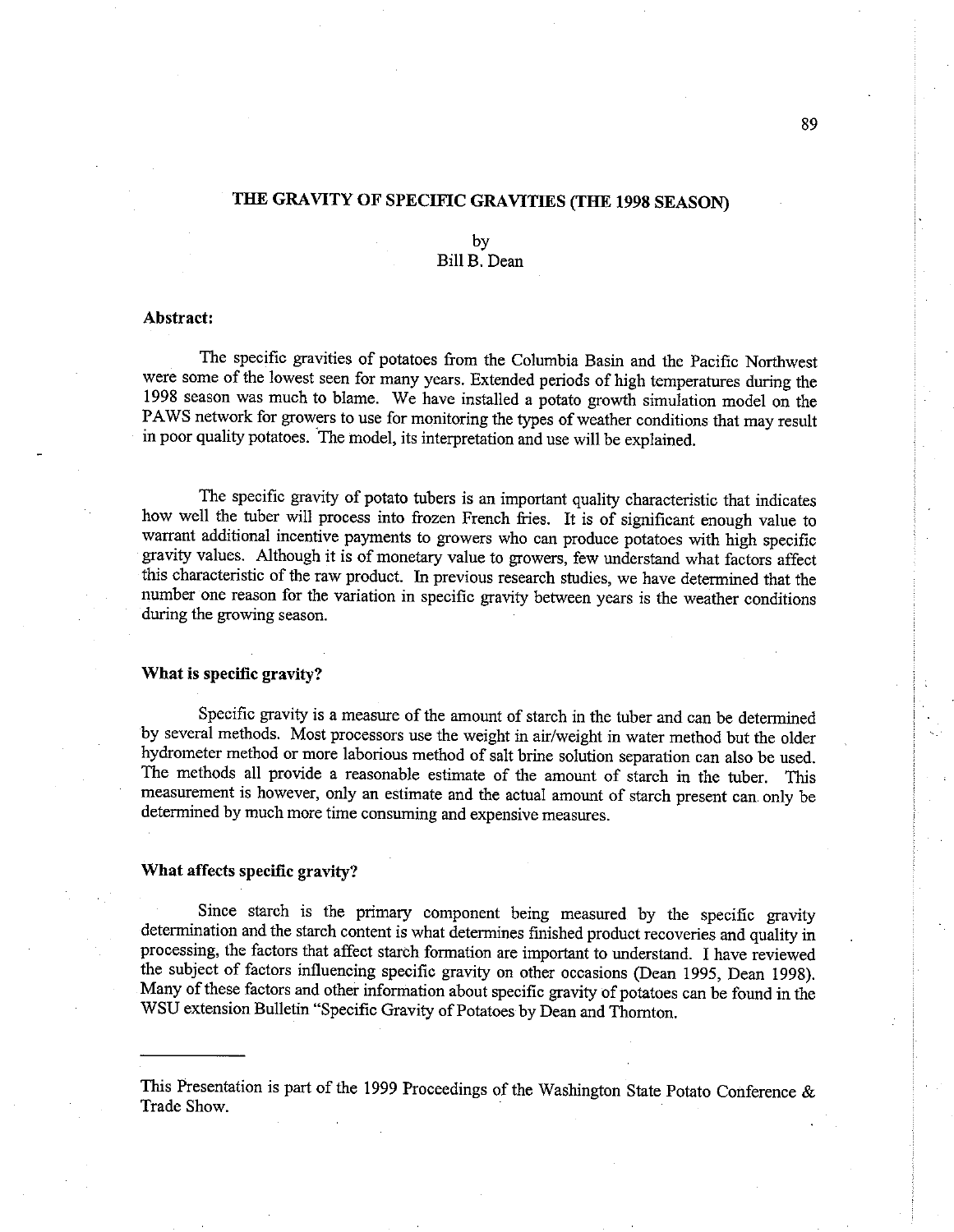#### Weather affects specific gravity.

We have just experienced another of the weather events called "El Nino" and its aftermath "La Nina" in the 1998 season. The national weather servce announced that worldwide the average temperature for 1998 was the highest ever recorded. Many significant weather events occurred in 1998 that will make it one of remembrance for many people.

In order to understand how the weather affected the 1998 crop, we must first understand a few basic facts about potato growth. Potatoes grow very slowly below 50F but increase in their rate of growth linearly between 50F and 80F. The rate of photosynthesis, the process producing all the carbohydrates and eventually starch, is not affected much by temperatures below 78F but is affected significantly above 78F. Its rate decreases rapidly when temperatues exceed 80F and approach zero at 110F. In fact the effect of temperature on total carbohydrate content may be much greater if respiration, transpiration and other processes are considered.

### The 1998 gravities:

The specific gravity of the Washington potato crop was one of the two lowest on record since I began studying this phenomenon in 1978 (figure 1). The data for figure one were obtained from Columbia Basin potato processors and is representative of the industry. The lowest recorded specific gravities were reported in 1977 (1.075) followed by the curent year 1998 (1.077). In general, Washington producers are improving the specific gravities of their crops at the same time that they have increased yields. Ths alone dispels one of the old adages that high yields will result in poor gravities. What is it that causes the variation in gravities we see in the crop from year to year and is there anything we can do about it?

### How did the 1998 weather affect potato specific gravities?

We have developed a computer model to predict the effect of weather (primarly air temperatue) on potato growth for the Columbia Basin (Dean 1980). This model has been modified slightly and is being made available for general use at this time on the Public Agricultural Weather System (PAWS) operated by Washington State University. Information about this service can be obtained on the WSU web site or by phoning the PAWS office at the IAREC (509)-786-9367. The output of this model may help understand the effect of weather on the specific gravity of potatoes.

The weather is less severe in the north part of the Columbia Basin in areas such as Quincy. The output of our computer model shows that the crop got an earlier start at planting in 1996 than 1998 but was soon surassed by the warer spring conditions of 1998 (figure 2). The two years paralleled one another for the time period that is important for foliage growth between May I and July 1. This indicates that the crop may have been slightly earlier in 1998, but that the two years were not very different until after the first week of July. There were two apparent stress periods in July durng 1996 followed by a period of steady growth potential for the remainder of the season. In contrast, there was a period of mild stress durng mid July in 1998 followed by a more severe stress and then a period of renewed favorable growth for the remainder of the season. These stress perods may appear small, but may be significant depending on what stage of growth the potato is in at the time they occur.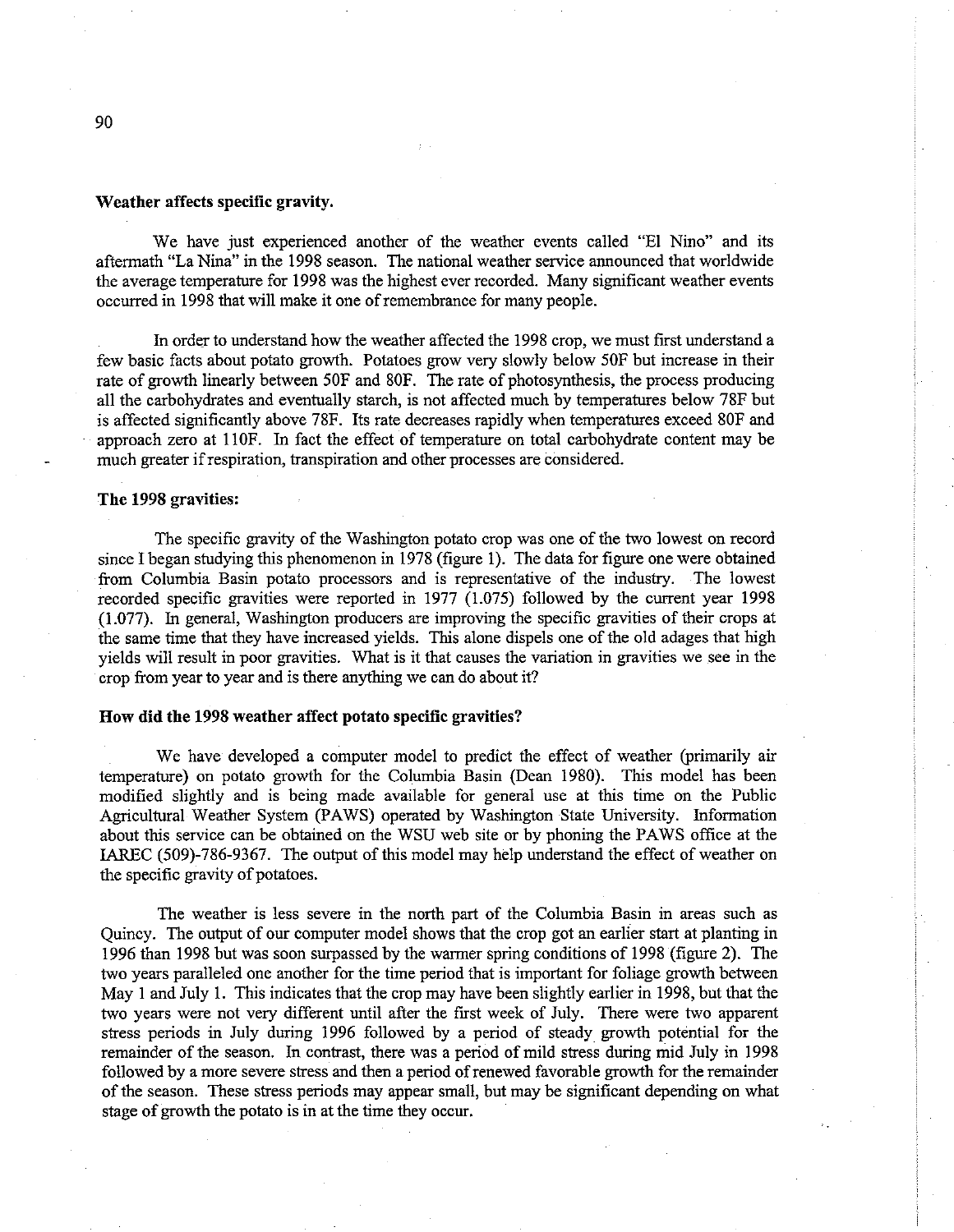The weather in Othello for the same two years was similar with the exception that the period of stress may have been longer but not as large as in Quincy (figure 3). When we obsere the model output for the weather in the south Basin at the Paterson Station, a much more dramatic picture emerges. The sprig weather is very favorable for growth as is indicated by the extreme slope of the lines for both years from the first of May until the first of July (figure 4). The potential for growth levels off and then decreases sharply in the high temperatue period of mid July to mid August. The difference in this set of graphs seems to be in the duration and level of apparent stress in August and early September. The weather returned to favorable conditions by the end of August in 1996, but not until the middle of September in 1998.

If we compare the model outputs for potential growth during two years of relatively good gravities (1993 and 1995) with two years of relatively poor gravities (1991 and 1998) we may see additional trends at the Paterson site. The specific gravities of the 1993 and 1995 crops were 1.085. The growth potentials for these two years at the Paterson site were favorable for almost the entire season (figure 5). The specific gravities for the 1991 and 1998 crops were 1.080 and 1.077 respectively. The growth potential graphs indicate a long period of significant stress for both years that was not relieved until after the first of September. The general condition of the crop going into this time period and its condition after the stress would of course greatly affect the final yield and quality of the crop.

It is not my intent to state that the crop in any given year is going to turn out good or poor by this model. Rather it is my hope that if these correlations are tre, we may learn specific management techniques that can be used to reduce the effect of adverse weather on our potato crop. I would like to suggest the followig as some possibilities.

- I) Adjust fertilizer levels (nitrogen) to approximate the need based on the prospect for continued good growth temperatures during the July and August time periods. When unfavorable periods occur, reduce the amount of nitrogen applied to avoid causing the plant to return to a juvenile (foliage) stage of growth at the expense of the stored carbohydrates in the tubers.
- Avoid situations that will supply the crop with large amounts of nitrogen late in the season (high organic matter residues).
- Maintain soil moistue levels at optimum at all times. Too high of soil moistue levels will 3)  $\mathbb{P}^{2n} \mathbb{P}_n$ aggravate the problem perhaps as much as low soil moistue levels.
	- 4) Consider growth-regulating sprays such as Malic Hydrazide as a means to control foliage growth and protect the specific gravities achieved early in the season.

Remember that it is not enough to just do something, you must do the right thing at the right time to get the right effect.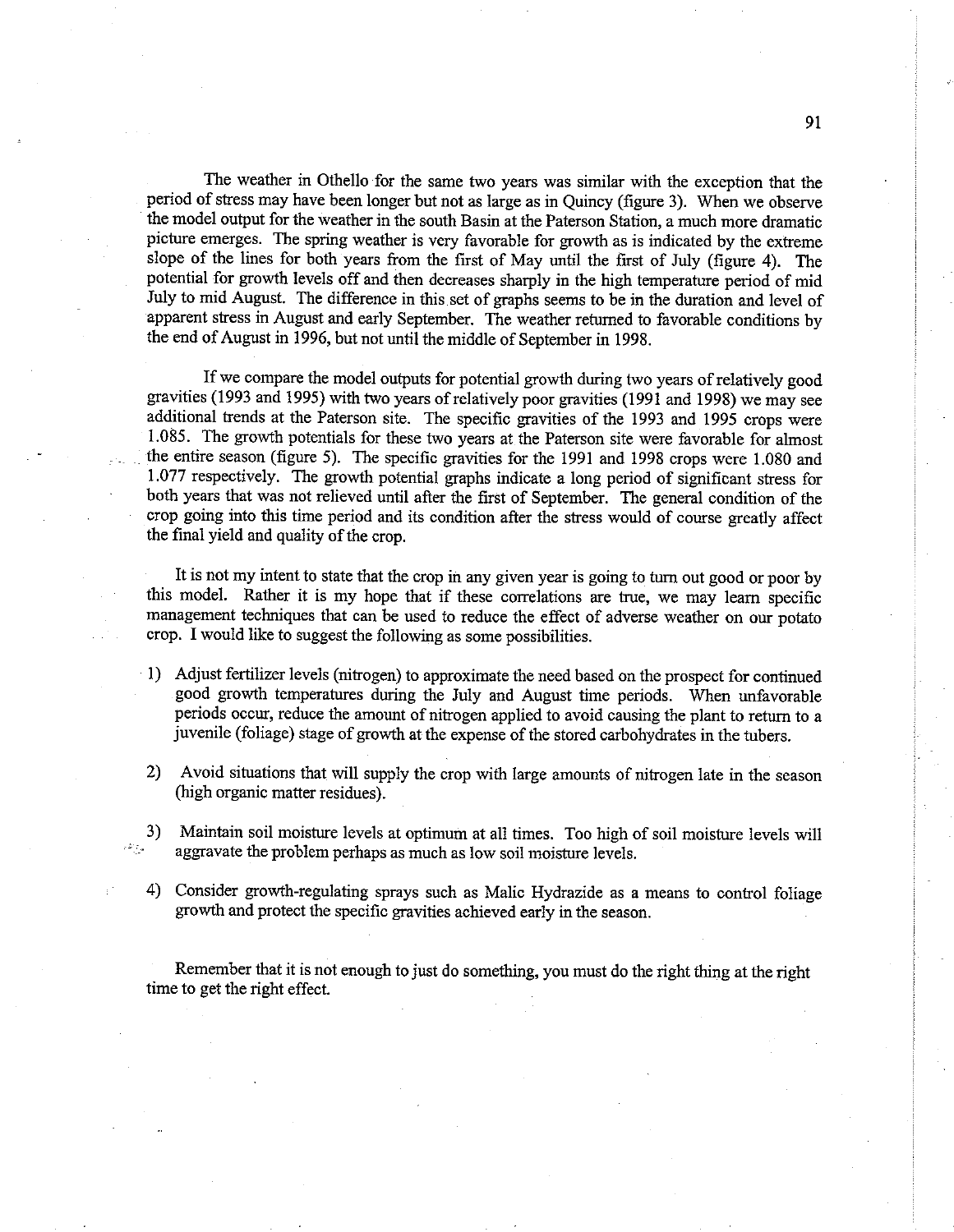

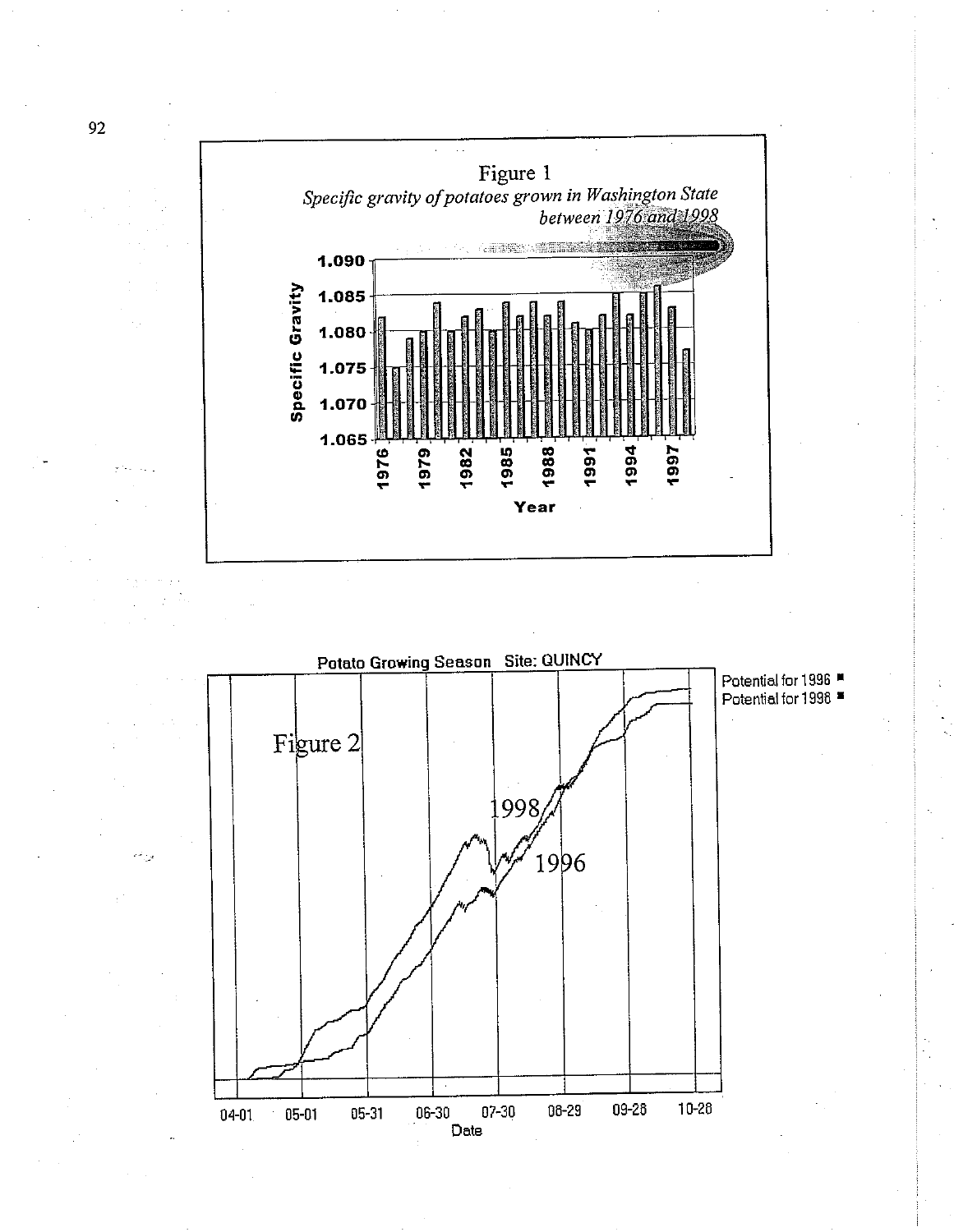

93